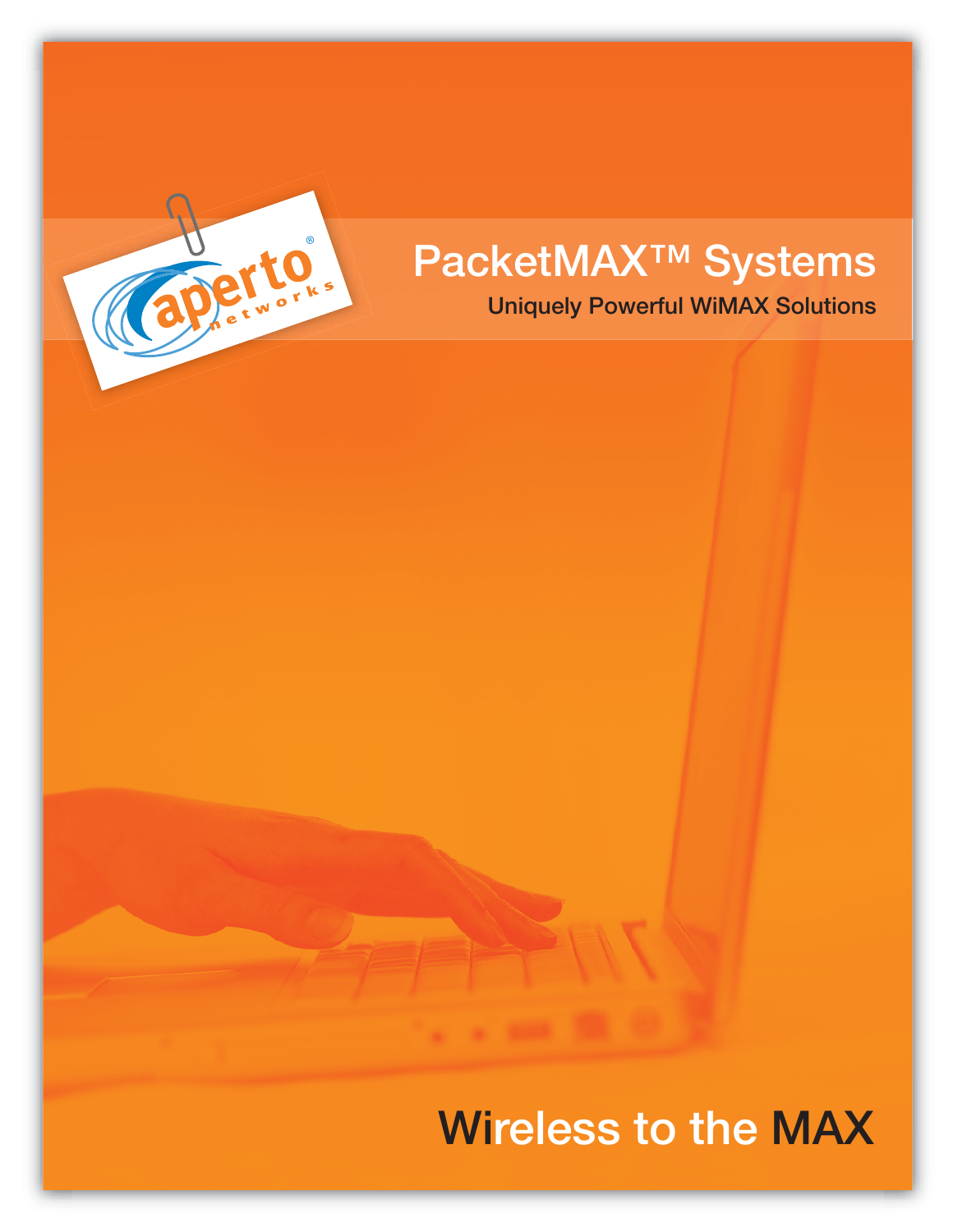# **Starts with Aperto WiMAX**

Aperto Networks established its position as a broadband wireless leader by introducing the first line of carrier-class products in 2002. Since then, Aperto solutions have been deployed by network operators in every corner of the globe, serving tens of thousands of users in 65 countries.

#### **Aperto: A Tradition of Leadership**

From its inception, Aperto has been singularly focused on delivering WiMAX class products. As founding member of both IEEE 802.16 and WiMAX Forum, Aperto's leadership is unsurpassed in specifying and developing the technologies required to realize the promise of WiMAX.

As board member and chair of the WiMAX Forum's Service Provider Working Group, Aperto plays a critical role in defining strategies for ubiquitous WiMAX rollouts. Continuing its tradition of leadership, Aperto is the first vendor to offer a WiMAX certified platform meeting the scalability, reliability, and performance requirements of carriers globally.

Aperto's PacketMAX $^{\text{\tiny{\textsf{TM}}}}$  family of products delivers the critical elements required to extend services to a constellation of subscribers, ranging from large and small enterprises and public-sector organizations, to multi-tenant buildings and single home residences.

## **Accelerate ROI and Boost Profits**

A quick return on investment (ROI) and the ability to drive profitable services across a diverse customer base are critical to the success of service providers everywhere. The PacketMAX solution is designed to address a broad array of subscriber segments in a timely manner, while minimizing capital and operational commitments.

#### **Pay as you grow.**

PacketMAX offers operators several types of base station elements, allowing operators to cost effectively grow from very small to very large subscriber densities.

#### **Painless upgrades.**

PacketMAX gives operators a future-proof platform designed to support both the IEEE 802.16-2004 and IEEE 802.16e standards. This forward-looking strategy enables PacketMAX products to support fixed and emerging mobile devices without large additional capital investments.

#### **Many services, one platform.**

Using ServiceQ® technology that has already proven itself in deployments around the world, PacketMAX provides comprehensive quality of service (QoS) capabilities. With intelligent traffic

classification and scheduling, PacketMAX efficiently manages traffic from thousands of end users simultaneously engaged in multi-media and data services.

#### **Carrier-grade reliability.**

PacketMAX products are designed to provide the levels of redundancy and fault-tolerant operation that providers must have to ensure uninterrupted service and to meet stringent service level agreements (SLAs).

#### **Maximum coverage and capacity.**

Aperto has integrated several technologies into PacketMAX that increase overall system link-budget and enlarge cell range at higher modulations. These enhancements produce higher capacities over more expansive coverage areas, reducing the number of cells required and lowering infrastructure costs.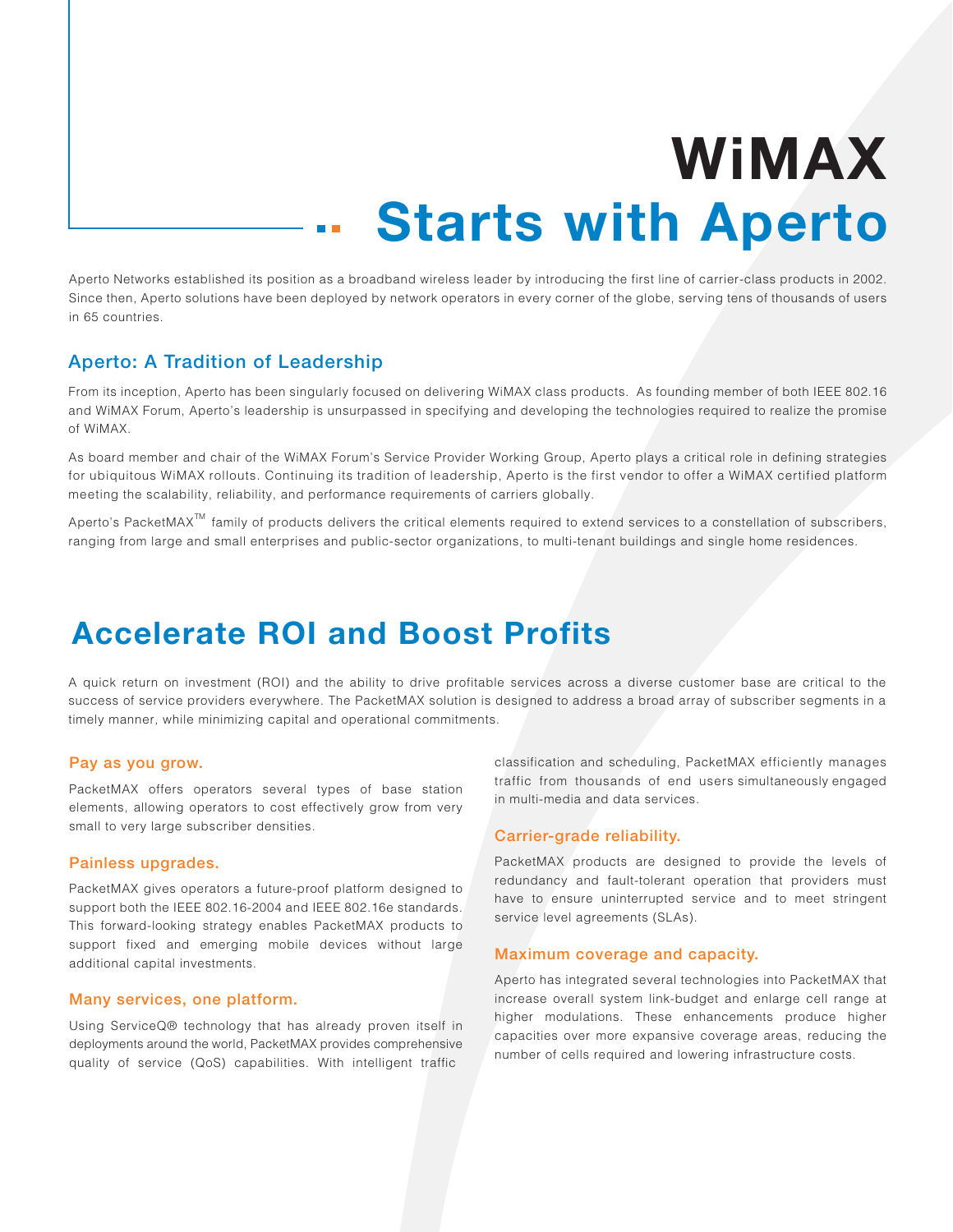## **Powerful Enabling Technologies**

Aperto has put the full weight of its technical expertise behind the move to WiMAX operability by integrating several key enabling technologies into PacketMAX. Not all WiMAX products are created equal. Aperto has leveraged years of experience in delivering bestin-class WiMAX product suites through patented technologies.

#### **Advanced scheduling.**

Many years of experience in providing multiple priority services over broadband wireless gives Aperto the edge in offering best-in-industry scheduling capabilities. PacketMAX easily accommodates the ever-changing RF conditions and the individual requirements of each subscriber, yielding greater profitability for the service provider.

#### **QoS across multiple services.**

Aperto's patented ServiceQ® technology has been delivering industry-leading QoS since 2002. The delivery of premium voice service during harsh and unpredictable RF conditions is the hallmark of many Aperto installations. Aperto customers leverage ServiceQ® to manage differentiated service flows for voice video and other premium services.

#### **Dynamic control of links.**

Patented Aperto OptimaLink® technology performs dynamic control of link parameters to optimize each subscriber's connection in a multi-user, cellular network. The OptimaLink adaptive algorithm dynamically selects and adjusts several physical and MAC layer parameters—on the fly. The benefit to network operators is increased capacity, broader coverage, and interference mitigation.

## **The PacketMAX Family**

Aperto's PacketMAX system gives service providers the platform they need to take full advantage of the WiMAX opportunity now and in the years to come.

#### **PacketMAX Base Stations**



#### **PacketMAX 5000**

PacketMAX 5000 is the industry's highest density, highest capacity, and highest performing base station. ATCA chassis architecture ensures carrier-grade quality and the latest advances in reliability, availability, and serviceability for carrier telecommunications. Designed for modular growth and standards evolution PacketMAX 5000 provides complete fault-tolerance and scalability to higher processing speeds and bandwidth capacities in the future.

#### **PacketMAX 3000**

PackMAX 3000 is a stackable, rack-mountable, single-sector platform for delivering WiMAX services. Multiple single-sector PacketMAX 3000s may be co-located at a single site, providing an economical and modular multi-sector solution for less dense applications.





#### **PacketMAX 2000**

PacketMAX 2000 is an economical, single-sector micro base station. The all-in-one design make the PacketMAX 2000 suitable for pole-mount deployments extending coverage to new subscriber areas or connecting municipal or government network users to the internet and multimedia services.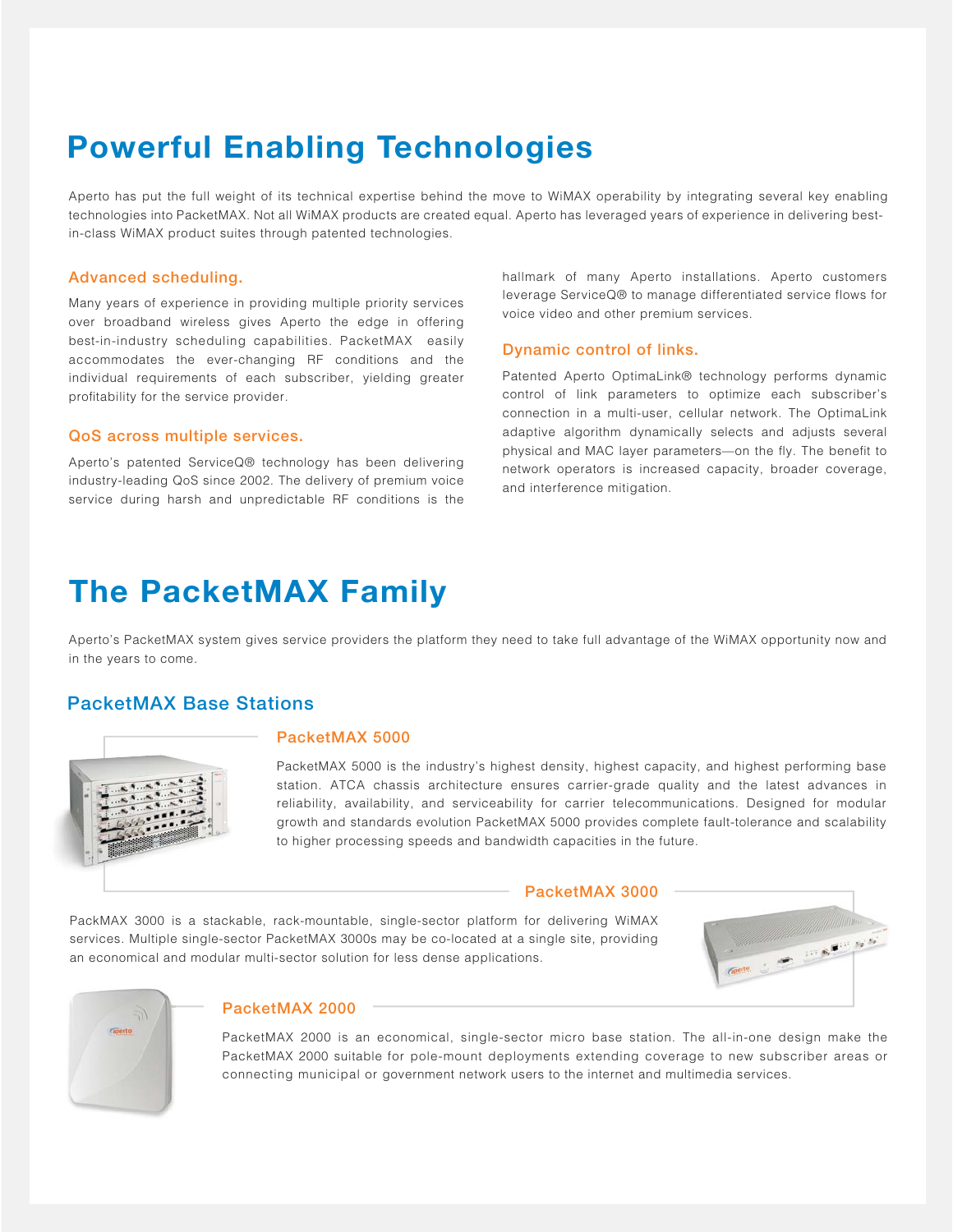#### **PacketMAX Subscriber Units**

Aperto offers a complete range of subscriber units designed to meet a variety of subscriber needs and network requirements for businesses and consumers. User-oriented features like integrated voice, WiFi, TDM access, and all-indoor self-install options are available allowing the subscriber to customize the unit to its desires.



#### **PacketMAX 100 Series**

The PacketMAX 100 Series of subscriber units is designed to suit the needs of the small business and home office user. With centralized provisioning and simple and rapid installation the PacketMAX 100 provides hands-off, error-free networking for up to five hosts.

#### **PacketMAX 300 Series**

The PacketMAX 300 Series of outdoor subscriber units delivers the entire range of IP functions including bridging, VLANs, Point-to-Point Protocol over Ethernet (PPPoE), Network Address Translation (NAT), DHCP and IP routing, with support for up to 250 hosts and sixteen differentiated service flows. Medium to large enterprises and MDU/MTU environments are ideal scenarios for service providers to employ PacketMAX 300 combination of performance and functionality.





#### **PacketMAX 500 Series**

The PacketMAX 500 Series provides an alternative to DSL for all-indoor consumer environments, supporting a complete range of networking functions and up to five active hosts. The integrated voice and WiFi options makes the PacketMAX 500 a single-box solution relegating telephone adapters, WiFi access points, and DSL modems to the past.

#### **WaveCenter™ Element Management System**

WaveCenter EMS is a GUI-based, carrier-class element management system (EMS) for managing networks powered by Aperto's PacketMAX and PacketWave systems. A single WaveCenter server can centrally manage thousands of network elements, performing a full suite of FCAPS (Fault, Control, Accounting, Performance, and Security) functionality, making network information easy to view and analyze.



## **Enter the WiMAX Era with Aperto PacketMAX**

#### **For more information about Aperto PacketMAX contact at:**

598 Gibraltar Drive, Milpitas, CA 95035 : Phone +1.408-719-9977 : Fax +1.408.719.9970 www.apertonet.com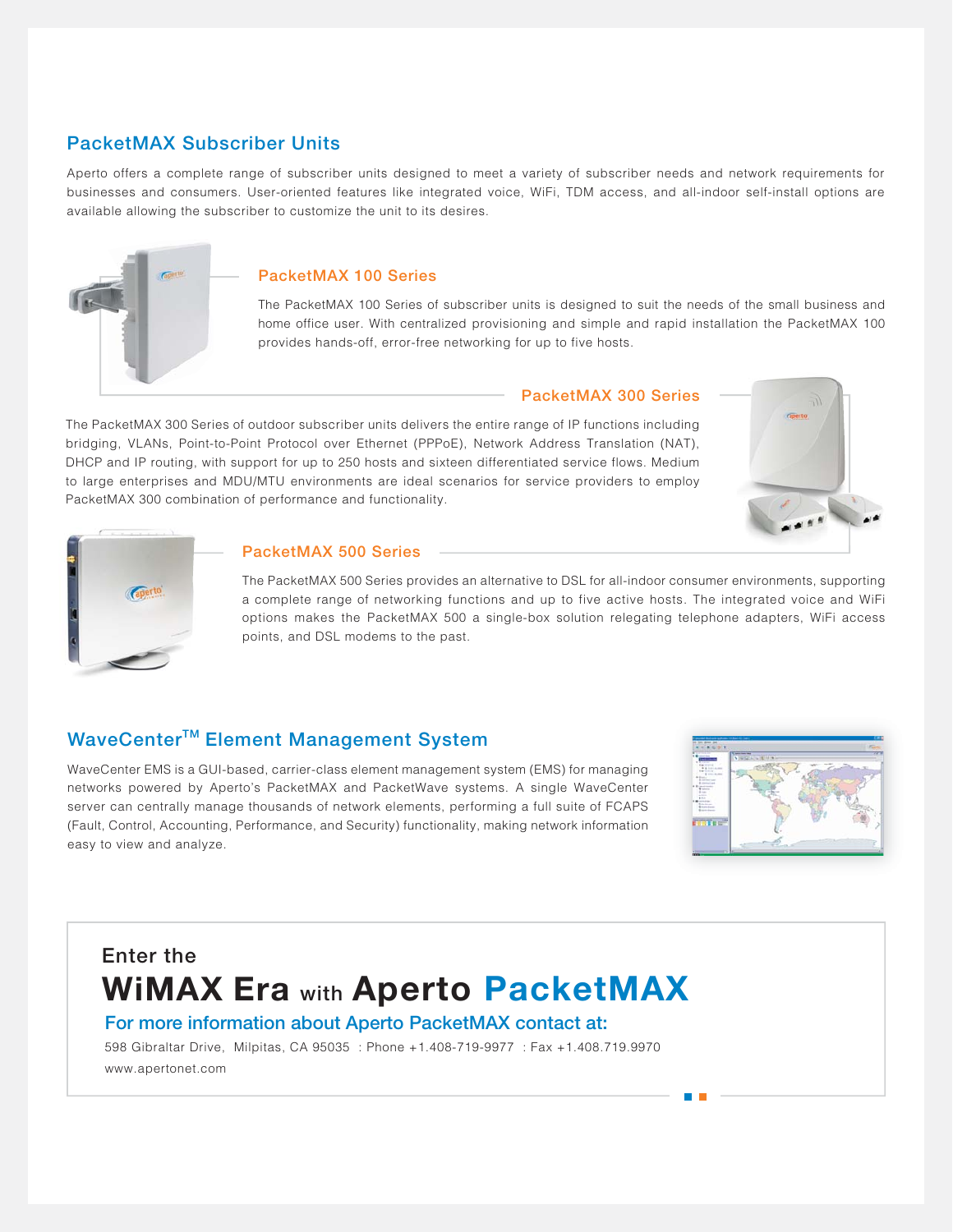## **Uniquely Powerful WiMAX Solutions**

PacketMAX delivers the complete range of end-to-end WiMAX solutions including voice, multi-media, and data from virtually any subscriber type (fixed, outdoor, indoor, and evolving to mobile). The high performance, high capacity PacketMAX infrastructure scales elegantly from small initial deployments to very large ones, while limiting capital costs. Deployment options include single sector, multi-sector, point-to-point, and point-to-multipoint with seamless co-existence facilitating planned growth. Aperto offers the widest array of WiMAX-compliant subscriber units including units designed for large and medium enterprises, small businesses and home office users, and all-indoor residential users.



#### **Aperto Firsts**

**First** to deploy IEEE 802.16 class solutions in 2002, and first to deliver OFFM based infrastructure for WiMAX certification in 2005.

**First** to implement carrier-class QoS profiles to support simultaneous voice and tiered data services.

**First** to enable up to six different adaptive link parameters per subscriber for high throughput, peak performance, and interference resilience.

**First** to support a Media Access Control (MAC) scheme using burst-mode, time-division multiple access (TDMA) that can scale from a few users to hundreds of users per sector.

**First** to offer enhanced IP networking functionality, such as virtual LAN (VLAN) support, IP routing, and Dynamic Host Configuration Protocol (DHCP) server.